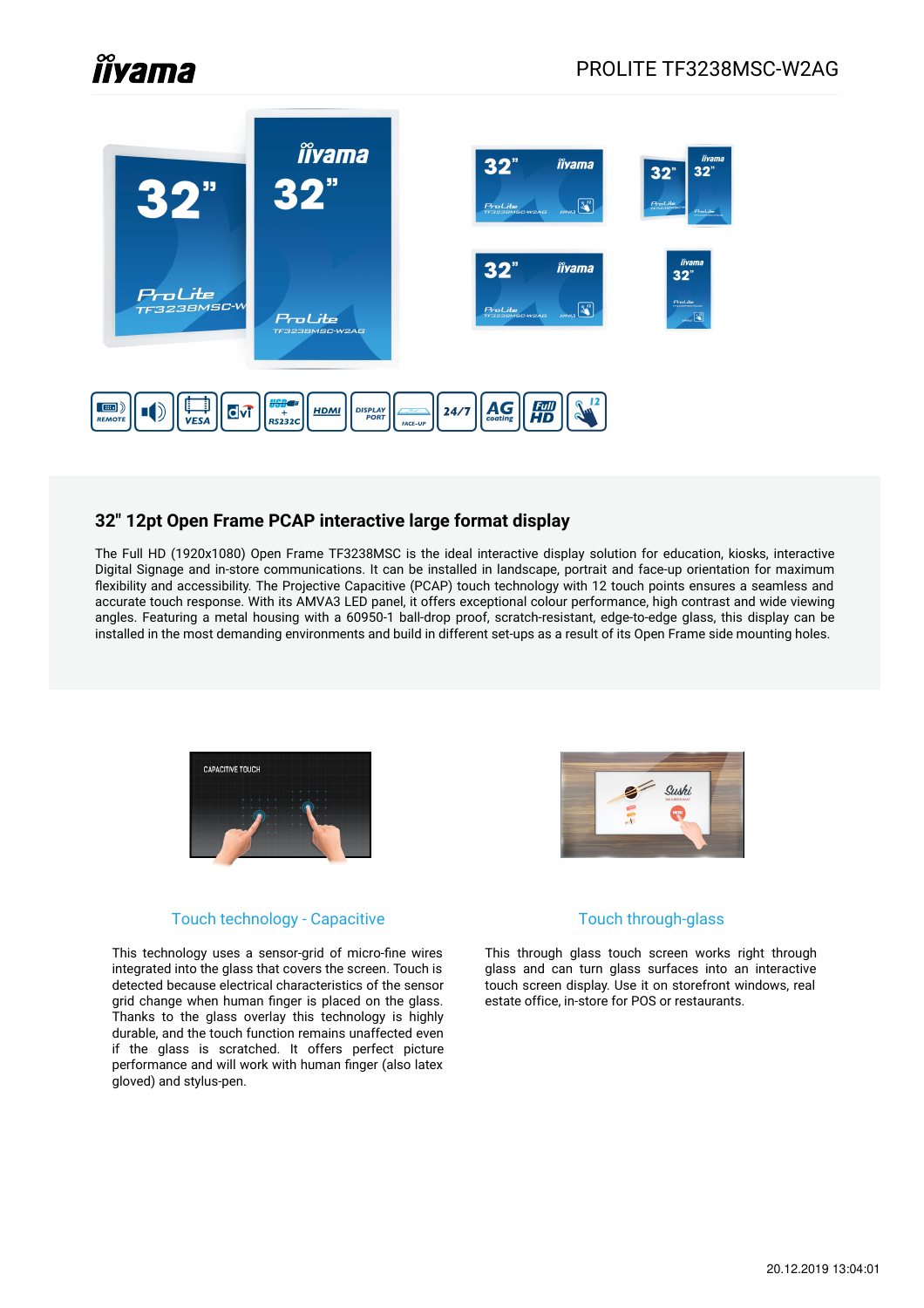## 01 DISPLAY CHARACTERISTICS

| Design                  | Edge to edge glass, Open Frame                                        |
|-------------------------|-----------------------------------------------------------------------|
| Diagonal                | 31.5", 80cm                                                           |
| Panel                   | AMVA3 LED, Anti-glare coated glass                                    |
| Native resolution       | 1920 x 1080 (2.1 megapixel Full HD)                                   |
| Aspect ratio            | 16:9                                                                  |
| <b>Brightness</b>       | 500 cd/m <sup>2</sup> typical                                         |
| <b>Brightness</b>       | 420 cd/m <sup>2</sup> with touch                                      |
| Static contrast         | 3000:1 typical                                                        |
| Light transmittance     | 84%                                                                   |
| Response time           | 8 <sub>ms</sub>                                                       |
| Viewing zone            | horizontal/vertical: 178°/178°, right/left: 89°/89°, up/down: 89°/89° |
| Colour support          | 16.7mln 8bit                                                          |
| Horizontal Sync         | 30 - 83KHz                                                            |
| <b>Vertical Sync</b>    | $50 - 76$ Hz                                                          |
| Viewable area W x H     | 698.4 x 392.8mm, 27.5 x 15.5"                                         |
| Pixel pitch             | 0.3637mm                                                              |
| Bezel colour and finish | white, matte                                                          |

# 02 TOUCH

| Touch technology            | projective capacitive                                                                                                                                                                                                         |
|-----------------------------|-------------------------------------------------------------------------------------------------------------------------------------------------------------------------------------------------------------------------------|
| Touch points                | 12 (HID, only with supported OS)                                                                                                                                                                                              |
| Touch method                | stylus, finger, glove (latex)                                                                                                                                                                                                 |
| Touch interface             | <b>USB</b>                                                                                                                                                                                                                    |
| Supported operating systems | All iiyama monitors are Plug & Play and compatible with Windows and Linux. For<br>details regarding the supported OS for the touch models, please refer to the driver<br>instruction file available in the downloads section. |
| Through-Glass               | 6 <sub>mm</sub>                                                                                                                                                                                                               |
| Palm rejection              | yes                                                                                                                                                                                                                           |

## 03 INTERFACES / CONNECTORS / CONTROLS

| Analog signal input   | VGA x1                                                    |
|-----------------------|-----------------------------------------------------------|
| Digital signal input  | DVI x1 (v1.0)<br>HDMI x2 (v.1.4)<br>DisplayPort x1 (v1.2) |
| Audio input           | Mini jack x1                                              |
| Monitor control input | RS-232c x1 (Get/Set Command)<br>RJ45 (LAN) x1<br>IRx1     |
| Audio output          | Mini jack x1<br>Speakers 2 x 8W                           |
| <b>HDCP</b>           | yes                                                       |



| Extra                        | touch through-glass |
|------------------------------|---------------------|
| Kiosk mode                   | ves                 |
| Max. non-stop operating time | 24/7                |

20.12.2019 13:04:01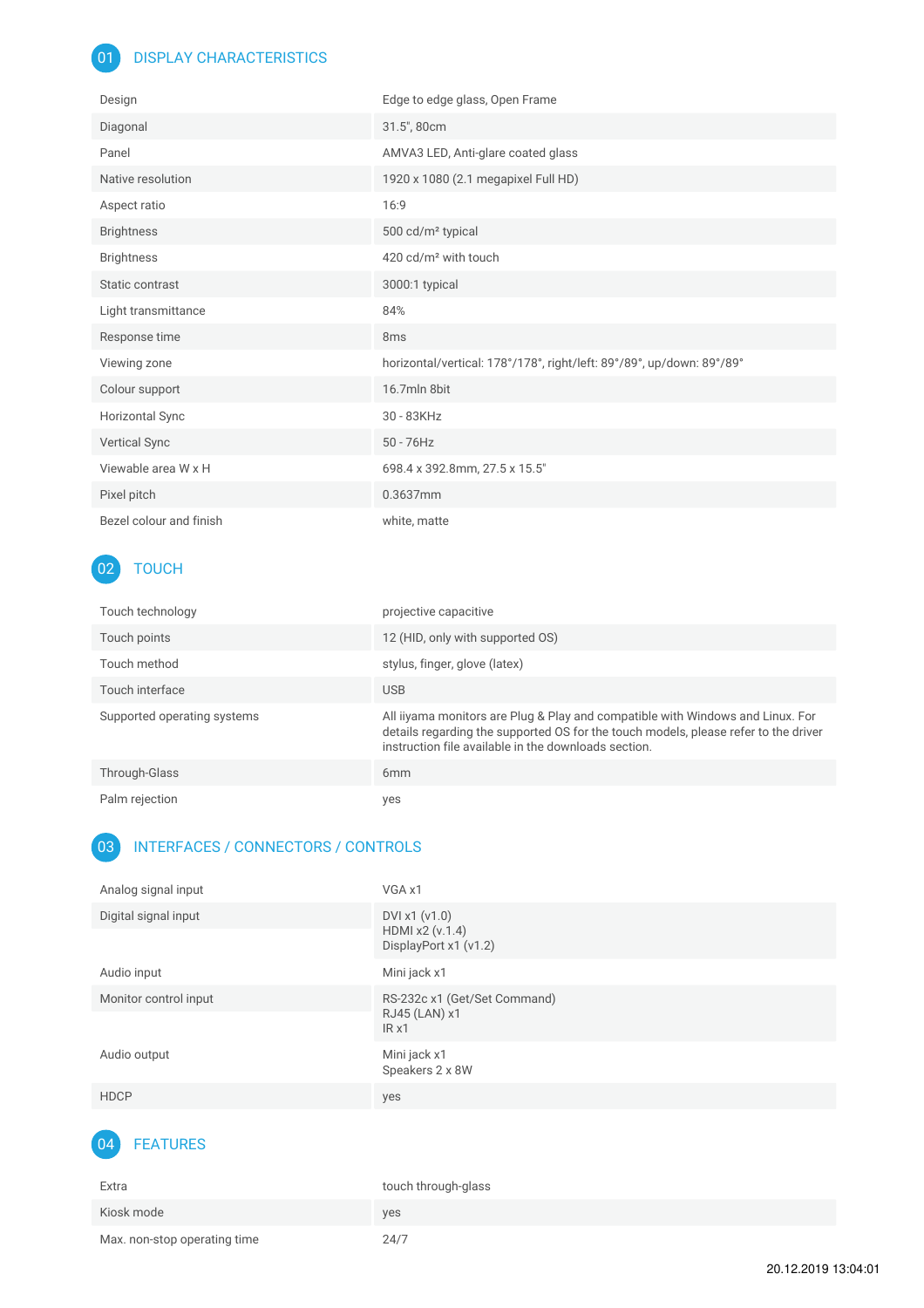| Glass thickness           | 3 <sub>mm</sub> |
|---------------------------|-----------------|
| 60950 Ball drop test      | yes             |
| Water and dust protection | IP54 (front)    |
| Housing (bezel)           | metal           |
| OSD key lock              | yes             |
| Remote control lock       | yes             |
|                           |                 |

#### 05 GENERAL

| Power, Left/Volume-, Right/Volume+, Scroll Up, Scroll Down, Menu, Enter/Input                                                                                                                                                                          |
|--------------------------------------------------------------------------------------------------------------------------------------------------------------------------------------------------------------------------------------------------------|
| picture (picture mode, backlight, contrast, brightness, chroma, phase, sharpness,<br>color temperature, reset), sound (treble, bass, balance, volume, mute, speaker,<br>(language, schedule, power save, control settings, network settings, advanced, |
|                                                                                                                                                                                                                                                        |
|                                                                                                                                                                                                                                                        |

## 06 MECHANICAL

| Orientation                 | landscape, portrait, face-up           |
|-----------------------------|----------------------------------------|
| VESA mounting               | $400 \times 200$ mm                    |
| Operation temperature range | $0^{\circ}$ C - 40 $^{\circ}$ C $^{-}$ |
| Storage temperature range   | $-20^{\circ}$ C - 60 $^{\circ}$ C -    |

## 07 ACCESSORIES INCLUDED

| Cables         | power, USB, HDMI, DP, IR-Extender |
|----------------|-----------------------------------|
| Guides         | quick start guide, safety guide   |
| Cable cover    | yes                               |
| Remote control | yes (batteries included)          |

## 08 POWER MANAGEMENT

| Power supply unit | internal                                  |
|-------------------|-------------------------------------------|
| Power supply      | AC 100 - 240V, 50/60Hz                    |
| Power usage       | 60W typical, 1.0W stand by, 1.0W off mode |

## 09 SUSTAINABILITY

| Regulations             | CB, CE, TÜV-Bauart, EAC, cULus |
|-------------------------|--------------------------------|
| Energy efficiency class | R                              |
| Other                   | REACH SVHC above 0.1%: Lead    |

## 10 DIMENSIONS / WEIGHT

| Product dimensions W x H x D | 748.5 x 450 x 68mm |
|------------------------------|--------------------|
| Box dimensions W x H x D     | 187 x 590 x 900mm  |
| Weight (without box)         | 14.5kg             |
| Weight (with box)            | 18 <sub>kg</sub>   |